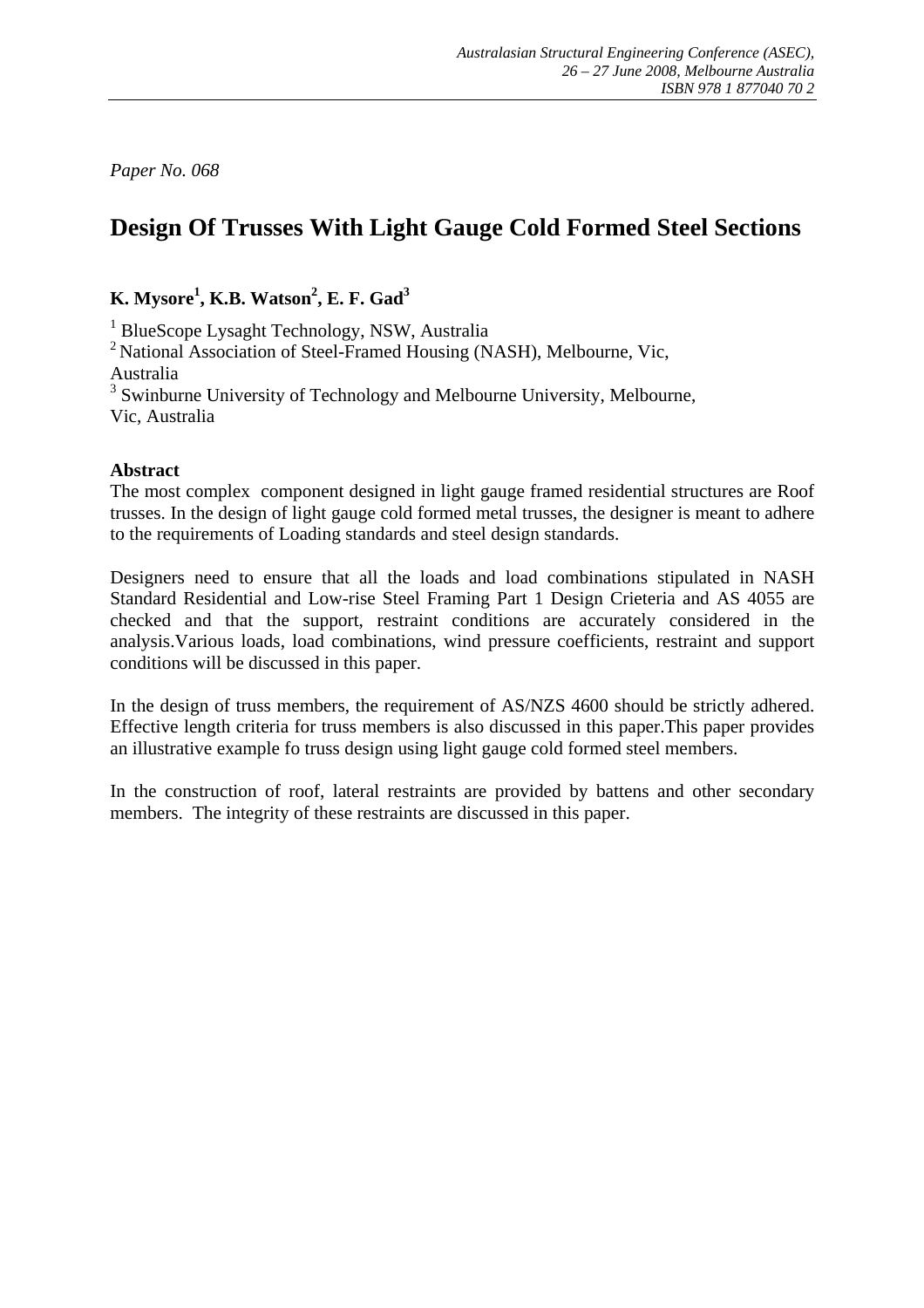## **Design of Trusses with light gauge cold formed steel sections**

**K. Mysore<sup>1</sup>, <b>K.B. Watson<sup>2</sup>, <b>E. F. Gad**<sup>3</sup><br><sup>1</sup> Physicson Lysasht Technology, NSW

<sup>1</sup> BlueScope Lysaght Technology, NSW, Australia

<sup>2</sup> National Association of Steel-Framed Housing (NASH), Melbourne, Vic, Australia

<sup>3</sup> Swinburne University of Technology and Melbourne University, Melbourne, Vic, Australia

## **1. Introduction**

While light framed structures have been used in residential construction for several decades, system developers and designers continually optimise and refine the design of components to achieve a high degree of economy as well as satisfy various architectural trends. One of the most complex components in typical framed residential structures is the roof. In cold formed steel construction, roof structures are mainly formed using roof trusses of various types. Indeed cold formed roof trusses are used not only with steel framed walls but also with different types of wall construction including solid brick construction.

Cold formed light gauge steel offers a number of superior features making it an attractive material for truss systems. Specifically, the strength, stiffness, quality and light weight features of cold formed steel trusses make them ideal for long spans. With availability of various sections and sizes, complex roof geometries could be easily achieved.

While trusses are structurally relatively simple, because of the complex sections used, numerous combinations of loads which need to be considered and the requirement for different roof trusses with different geometries in a house, it has become a common practice to use software programmes to analyse and design roof trusses. Indeed, this is not only common for steel trusses but also timber trusses. Many of the software systems for steel and timber trusses are developed for specific proprietary systems. Such software systems are specifically developed for use by manufacturers or fabricators without the aid of a structural engineer. The outputs from such softwares do require certification by an approved authority.

This paper highlights the main steps and assumptions involved in typical cold formed steel trusses. The listed steps and assumptions aim to assist structural engineers in designing such trusses and also provide certifiers with items for checking.

## **2. Typical truss roof system**

Steel roof systems with cold formed high tensile steel can be provided to suit various types of roof construction like hips, gables, dutch gables, mansard, etc. Figure 1 shows a typical roof system and highlights typical terminology used. Depending on the shape of the roof, a variety of trusses can be used as shown in Figure 2. Due to the flexibility of roll forming of sections and the introduction of more sophisticated fabrication techniques, trusses with different cross sections are available as shown in Figure 3. Steel grades ranging from G300 to G550 are commonly available.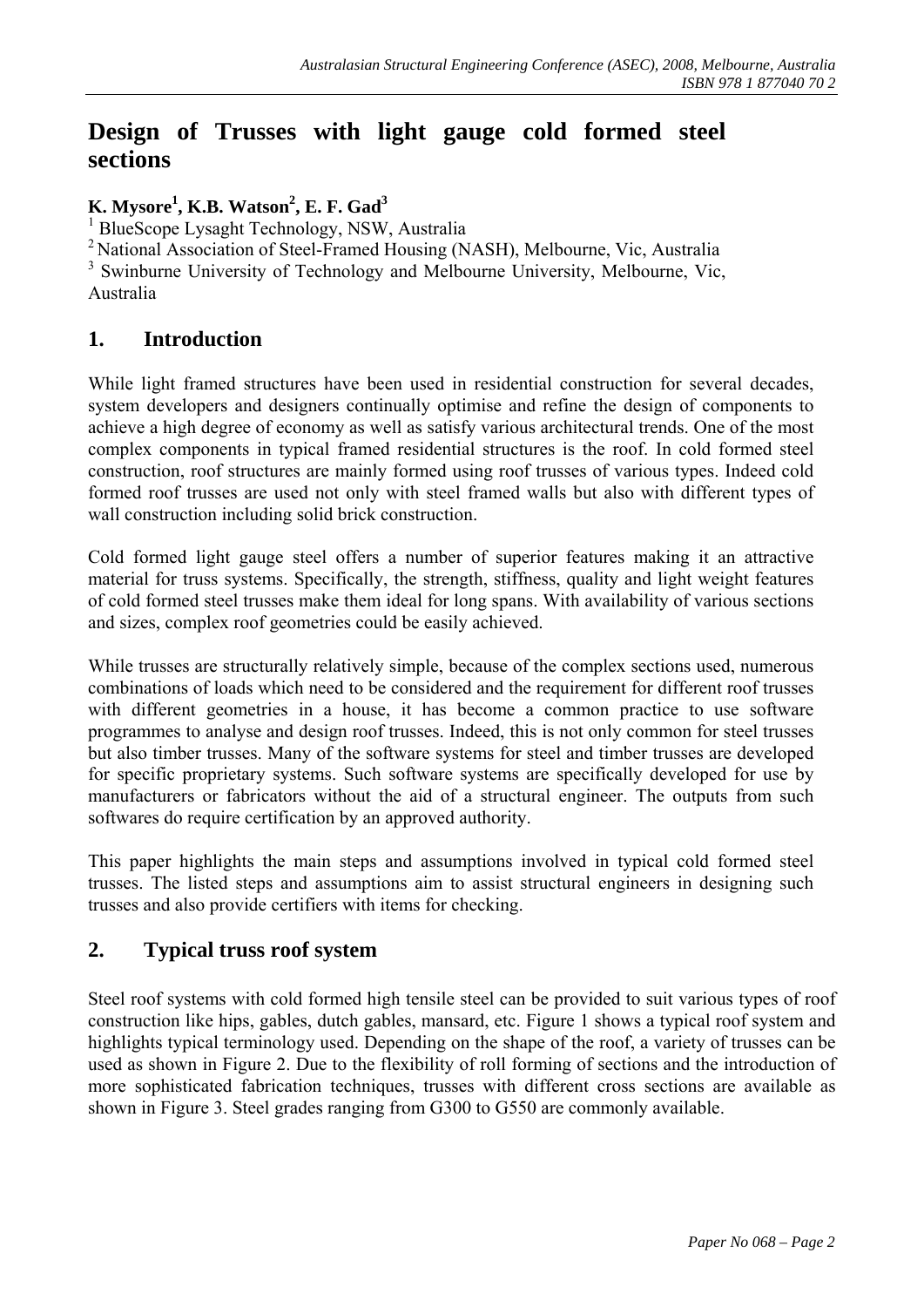

*Figure 3: Common truss sections illustrating various shapes used for webs and top and bottom chords*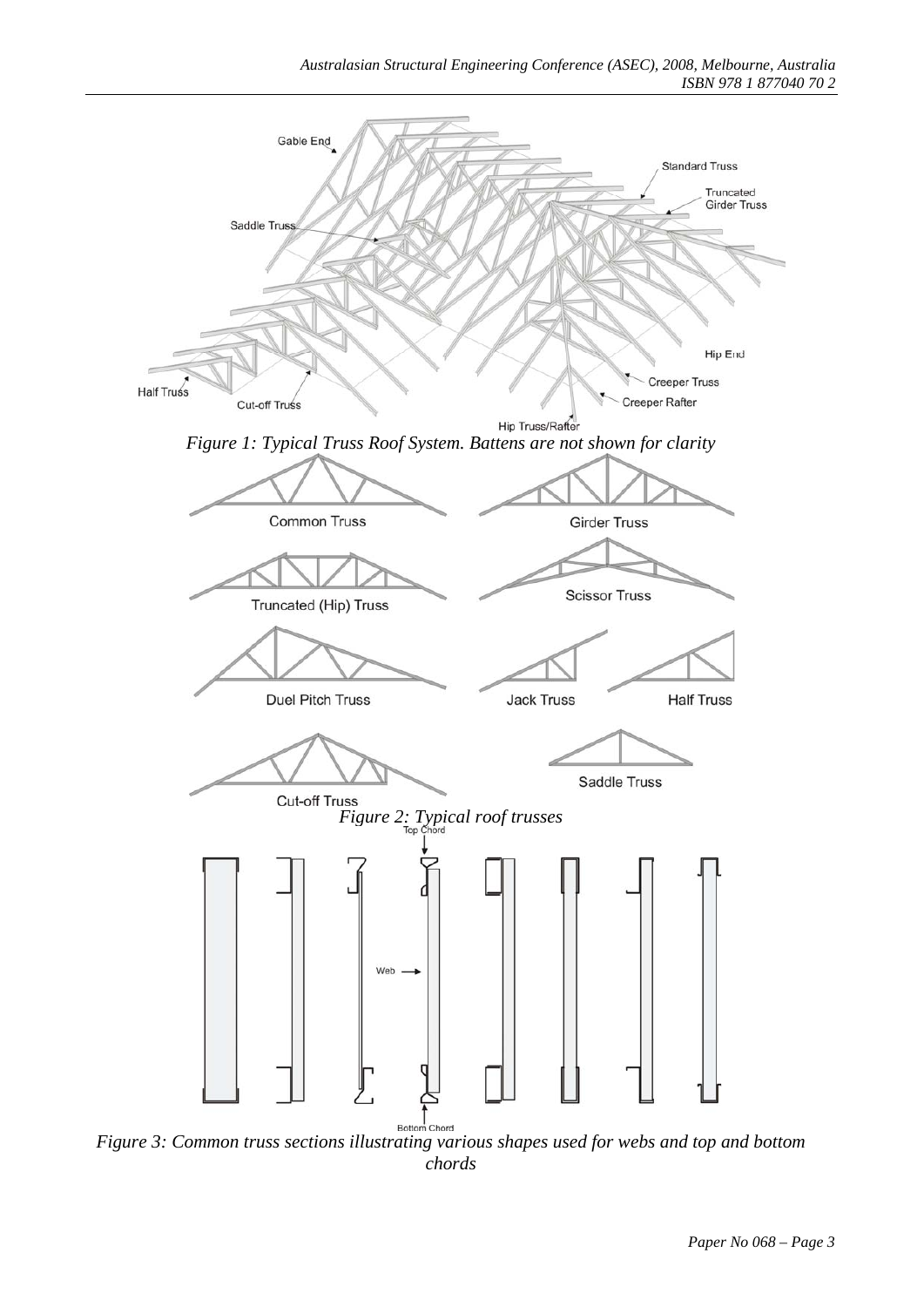## **3. Actions on trusses**

Permanent actions on roof trusses that need to be considered include self-weights of all structural components of the roof and the weights of all permanent fixtures such as solar panels, water tank, air conditioning plant etc. Imposed actions that need to be considered include a uniformly distributed load and a concentrated load of 1.1 kN (representing the weight of a person). The location of this concentrated load is often a critical design condition and should be carefully considered. It is not sufficient to only consider that this concentrated load is acting on nodal (panel) points of the truss. For example, the concentrated load should be considered at mid span of members and when there is an overhang, a load case should consider the application of the concentrated point load at a distance of 100mm away from the edge. Systematic software procedures or sound engineering judgment need to be employed to determine the worst case location for the application of the concentrated load along with other combinations of loads.

The NASH Standard for Residential Low-rise Steel Framing, Part 1: Design Criteria (NASH 2005) outlines a process by which a reduction factor can be obtained to account for load sharing between parallel top chord members.

In addition to the permanent and imposed actions, wind actions which could be either upward or downward depending on the roof shape and wind directions need to be included in the truss analysis. For cladding and immediate supports, both external and internal pressures should be considered together with localised pressures in accordance with AS 4055 (2006) or AS/NZS 1170.2 (2002).

During construction, in the absence of cladding, the battens and roof truss/rafter system will have to support the weight of the stacked roofing material and construction workers. Trusses may also have to support temporary scaffolds. To avoid possible rolling of trusses during construction, they should have temporary bracing.

Table 1 lists relevant load combinations for both strength and serviceability limit states. Table 2 provides a summary of the actions and corresponding design considerations for roof members.

| <b>Strength Limit States</b>       |           |           |                 |            |  |  |  |
|------------------------------------|-----------|-----------|-----------------|------------|--|--|--|
| Load case                          | Dead Load | Live Load | Point Live Load | Wind Load* |  |  |  |
|                                    |           |           |                 |            |  |  |  |
|                                    | 0.9       |           |                 |            |  |  |  |
|                                    |           |           |                 |            |  |  |  |
|                                    |           |           |                 |            |  |  |  |
| <b>Serviceability Limit States</b> |           |           |                 |            |  |  |  |
|                                    |           |           |                 |            |  |  |  |
|                                    |           |           |                 |            |  |  |  |
|                                    |           |           |                 |            |  |  |  |

*Table 1: Load combinations for strength and serviceability limit states* 

\* Wind loads perpendicular and parallel to the ridge need to be considered.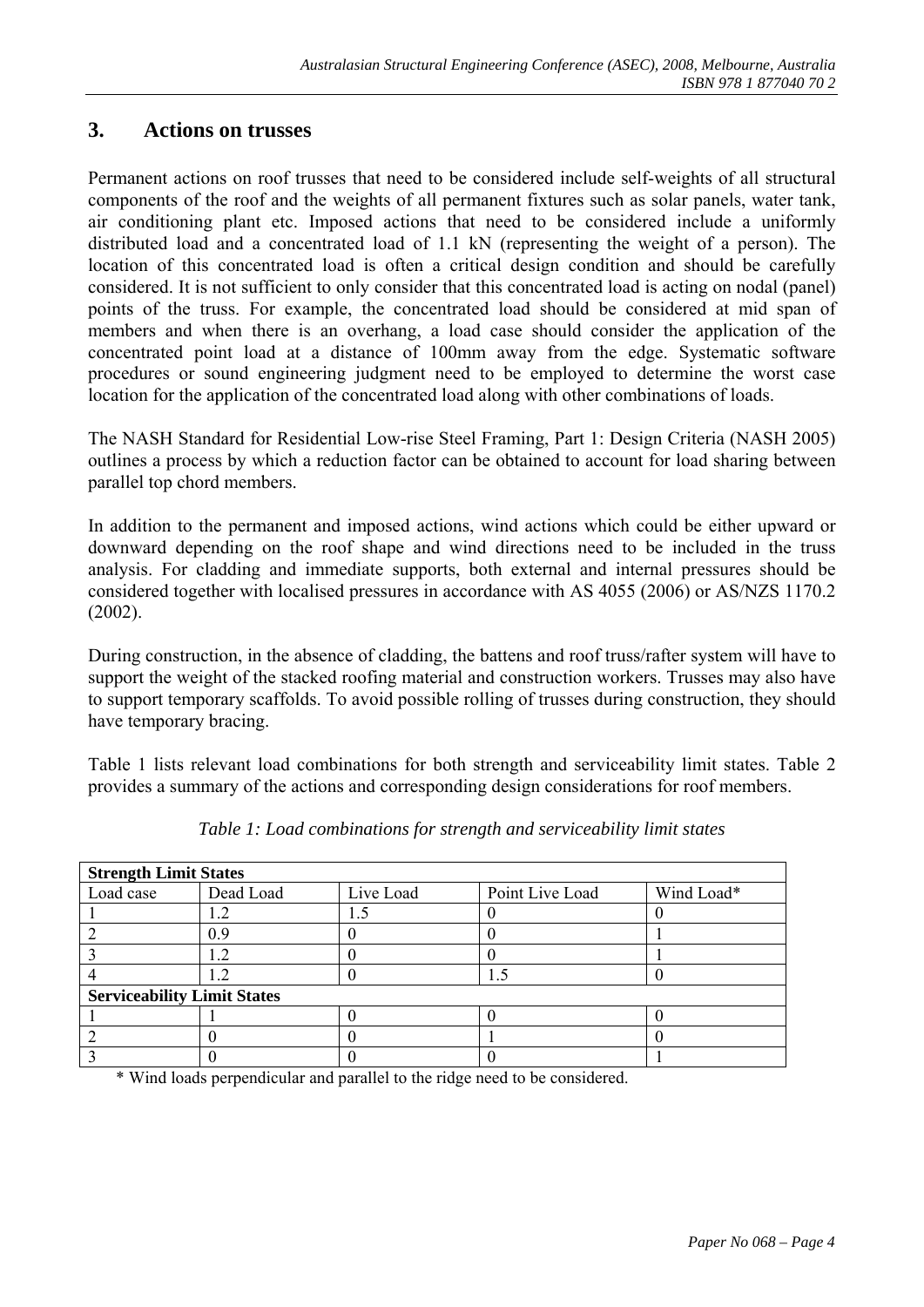## **4. Design considerations for roof trusses**

All roof system components including the truss, battens, cladding and bracing should be designed to act together to transfer all actions to appropriate supports.

For trusses, which are supporting ceilings, the application of wind internal pressure needs to be carefully considered. If the ceiling is fully sealed, the internal pressure will act on the ceiling plane. In other words, the internal pressure would act on the bottom chord and external pressure would apply to the top chord. However, if the ceiling is permeable then both external pressure and internal pressure would act on the top chord. The designer is required to apply a degree of engineering judgment in this situation. One possible suggestion is to design the whole truss for axial loads based on external pressure on the top chord and internal pressure on the bottom chord. However, for determining the local bending effects on the top chord, it might be prudent to include the bending effects of the internal pressure on the top chord.

It should be noted that the internal wind pressure coefficients can be reduced for structures that have shutters over openings. On the other hand, for unshuttered structures in cyclonic regions, there is an increase in the internal pressure coefficient for cyclonic regions as indicated in the NASH Standard.

## **5. Truss analysis**

While sophisticated 3D computer programmes are becoming more widely available, for analysis of trusses, most designers opt for a conventional linear elastic 2D frame analysis. With such analysis, the axial forces, bending moments, shear forces and deflections are produced for all load combinations. However, a number of assumptions need to be considered and realized. It is often assumed that the axes of the truss members meet at the nodal points. When this condition is not realised, bending moments resulting from such eccentricities should be accounted for.

It is common construction practice that the top and bottom chords of the trusses are continuous over the nodal points. Thus the chord members experience axial and shear forces and bending moments. Therefore, they have to be design for combined actions. Web members on the other hand are often assumed to be pinned at both ends and are designed for axial forces only.

In most cases roof trusses are assumed to be simply supported. However, in some cases there could be additional supports provided when trusses are supported by load bearing walls below. Such intermediate supports may be considered as roller supports.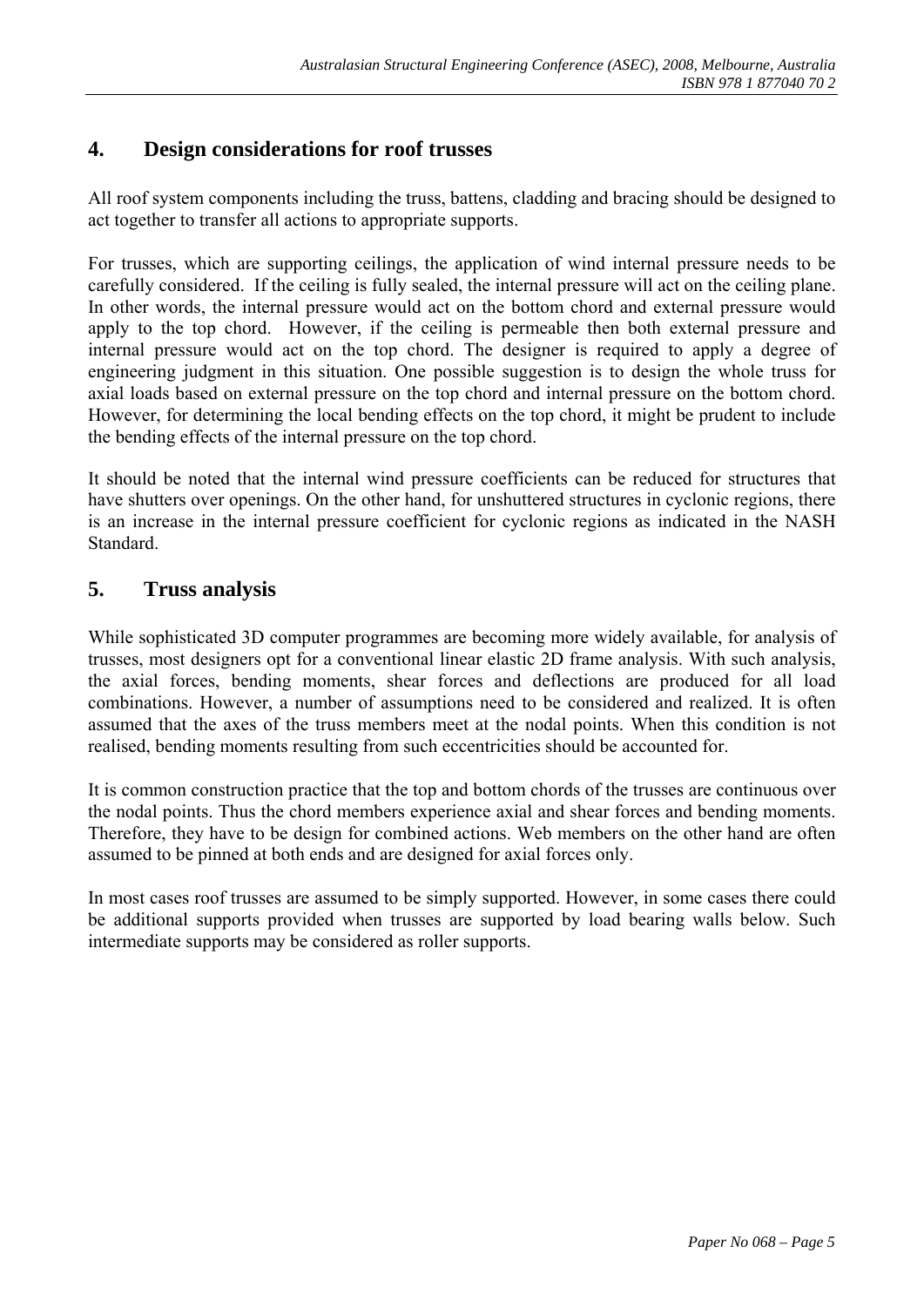|                                                                                | Joists<br>Ceiling                            | $v$ Roof<br>Trusses                                                        | Trusses<br>Roof                                                                                                                                                                             | Rafters<br>Roof                                          | <b>Battens</b><br>Roof                                                                      |                  | MEMBER                |
|--------------------------------------------------------------------------------|----------------------------------------------|----------------------------------------------------------------------------|---------------------------------------------------------------------------------------------------------------------------------------------------------------------------------------------|----------------------------------------------------------|---------------------------------------------------------------------------------------------|------------------|-----------------------|
| ∗                                                                              | $\mathop{\rm ceiling}\nolimits$<br>$Wt$ . of | ceiling<br>$Wt$ . of                                                       | appropriate<br>$\overline{\mathbf{a}}$<br>pue do <sub>1</sub><br>distributed to<br>and ceiling<br>bottom chord<br>Wt. of roof                                                               | rafters)<br>Wt. of roof<br>(and ceiling<br>if carried by | rooting<br>Wt of                                                                            | $\Omega$         | <b>ACTIONS</b>        |
|                                                                                |                                              | <b>I.I kN</b>                                                              | 0.25 kPa<br><b>I.I kN</b>                                                                                                                                                                   | $0.25$ kPa<br>I.I kN                                     | <b>I.I</b> kN                                                                               | $\infty$         |                       |
|                                                                                | pressure<br>Internal                         | pressure<br>Internal                                                       | Standard<br>as per<br><b>NASH</b>                                                                                                                                                           | as per<br>Standard<br>HSVN                               | Standard<br>as per<br><b>HSVN</b>                                                           | nM               |                       |
| For final design all combinations that are likely to produce the worst effects | as for batten                                | trusses<br>Top: distance between<br>restrained by ceiling<br>Bottom: fully | or battens<br>between ceiling joists<br>Bottom chord: distance (from UDL and<br>between roof battens<br>Web members:<br>Top chord: distance<br>Pinned at nodal<br>points                    | between battens<br>Top: distance                         | fixing screws<br>Top: distance between<br>rafters<br>between trusses or<br>Bottom: distance | <b>RESTRAIN</b>  | STRENGTH DESIGN       |
|                                                                                | Bending under G or<br>W <sub>n</sub>         | $\overline{C}$<br>Bending under G or<br>$\mathbb{N}_{\mathfrak{a}}$        | concentrated load)<br>tension load capacities<br>for compression and<br>Pinned ended members<br>Web members:<br>Combined compression<br>Top and bottom chords:<br>truss action) and bending | W <sub>n</sub><br>Bending under G+Q<br>$\sum_{i=1}^{n}$  | Bending under G+Q or<br>W <sub>n</sub>                                                      | <b>CRITERIA</b>  |                       |
| should be checked.                                                             | $1/300 - 1/500$                              | $1/300 - 1/500$                                                            | <b>Bottom</b> chord<br>Or 20 mm<br>Top chord<br>$00 \epsilon$<br>D08/T                                                                                                                      | D200<br>å<br>$20 \mathrm{\; mm}$                         | $00E/T$                                                                                     | $\Omega$         | SERVICEABILITY DESIGN |
|                                                                                | L/300                                        |                                                                            | 00Z/P<br>00Z/P<br>Bottom chord<br><b>Top chord</b><br><b>Top</b> chord<br>052/P                                                                                                             | L/250                                                    | DS1/1                                                                                       | $\infty$         |                       |
|                                                                                | $L/200+$                                     | $\Gamma/200$                                                               | DS1/1                                                                                                                                                                                       | DS1/1                                                    | DS1/1                                                                                       | $\mathbb{W}_{S}$ |                       |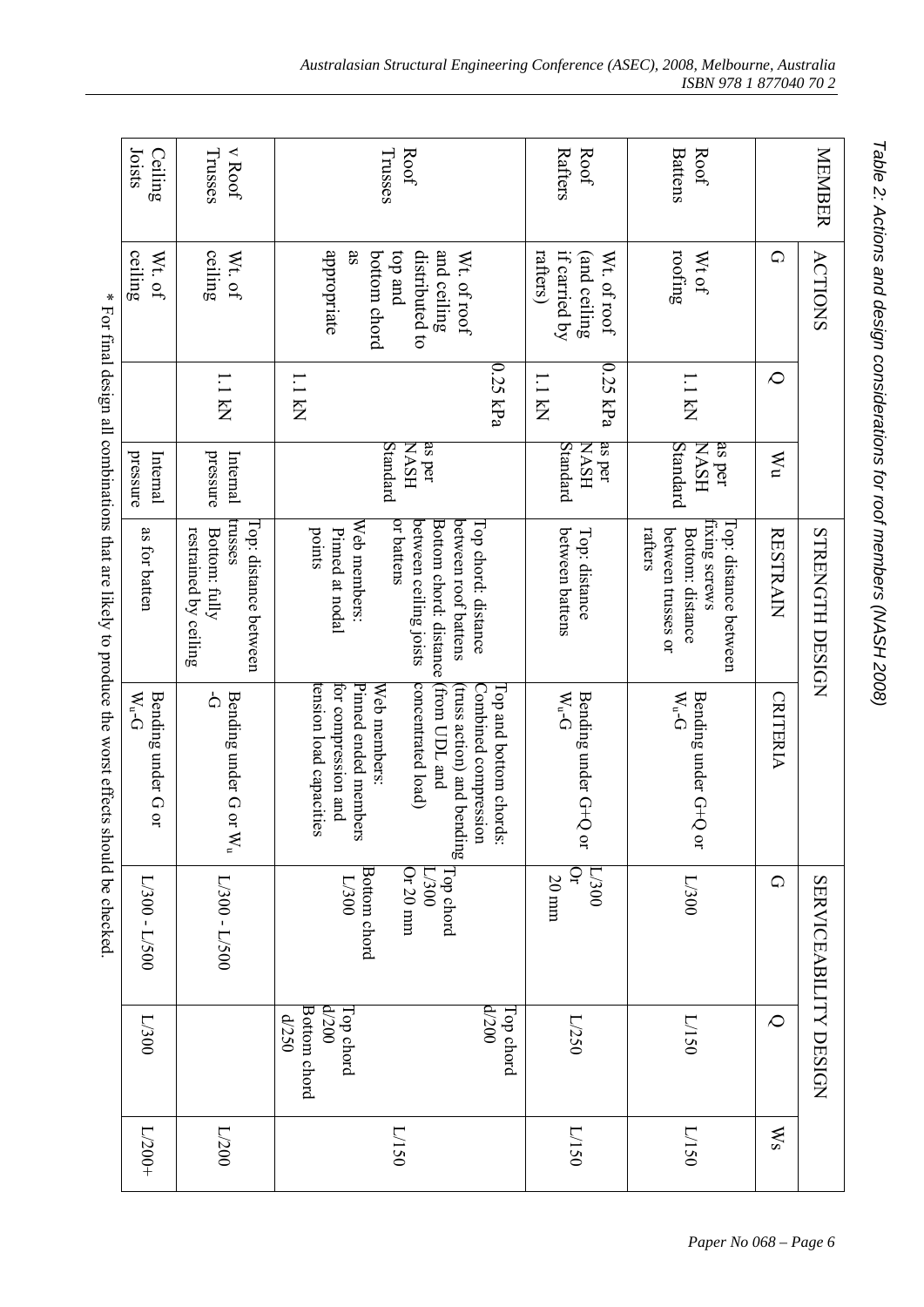## **6. Truss member design**

#### **6.1 Effective lengths**

Effective lengths depend on the properties of the members and the specific physical details of heel, apex and node design. As a general guide, the following effective lengths are suggested.

For continuous chord members in compression and in-plane consideration,  $L_{ex}$  can conservatively be taken as the distance between panel points but can be reduced to 0.8 times the distance between panel points if there is sufficient rigidity at the nodal points. For out-of-plane consideration,  $L_{ev}$  can be generally taken as the distance between battens. For torsional consideration,  $L_{ez}$  is dependent on torsional stiffness of the members and the effective restraint provided by the battens. Tests may be performed to obtain the value of  $L_{ez}$  for various batten spacings. However,  $L_{ez}$  can be generally taken as 0.8 times the distance between panel points. The effective lengths for chord members in bending are summarized in Table 3.

For webs members in compression the effective lengths  $L_{ex}$ ,  $L_{ex}$ ,  $L_{ez}$  can be taken as the member length (L). Rigid connection details at each node may justify a shorter effective length for web members.

| Condition              | $L_{\text{ev}}$ or $L_{\text{ez}}$                                        |
|------------------------|---------------------------------------------------------------------------|
| Restrained flange in   | Distance between battens*                                                 |
| compression            |                                                                           |
| Unrestrained flange in | Distance between point of contraflexure (between panel points)            |
| compression            | Distance between panel point and point of contraflexure (at panel points) |

*\* Clip-on battens are not assumed to provide restraint to chords unless test results show otherwise.* 

#### **6.2 Member capacities**

The Australian Standard for Cold Formed Steel AS/NZS 4600 provides the process by which member capacities can be determined. The various capacity checks are summarized in Figure 4. If a computer program is used, it is possible to check all conditions but using engineering judgement it is possible to select the most likely critical conditions. These often are:

- web members are checked for axial capacities (tension or compression) only;
- chord members are usually checked for combined axial and bending capacities;
- for members with unstiffened webs, combined bending and shear could be critical.
- for members subject to concentrated load or reactions, bearing or combined bearing and bending could be critical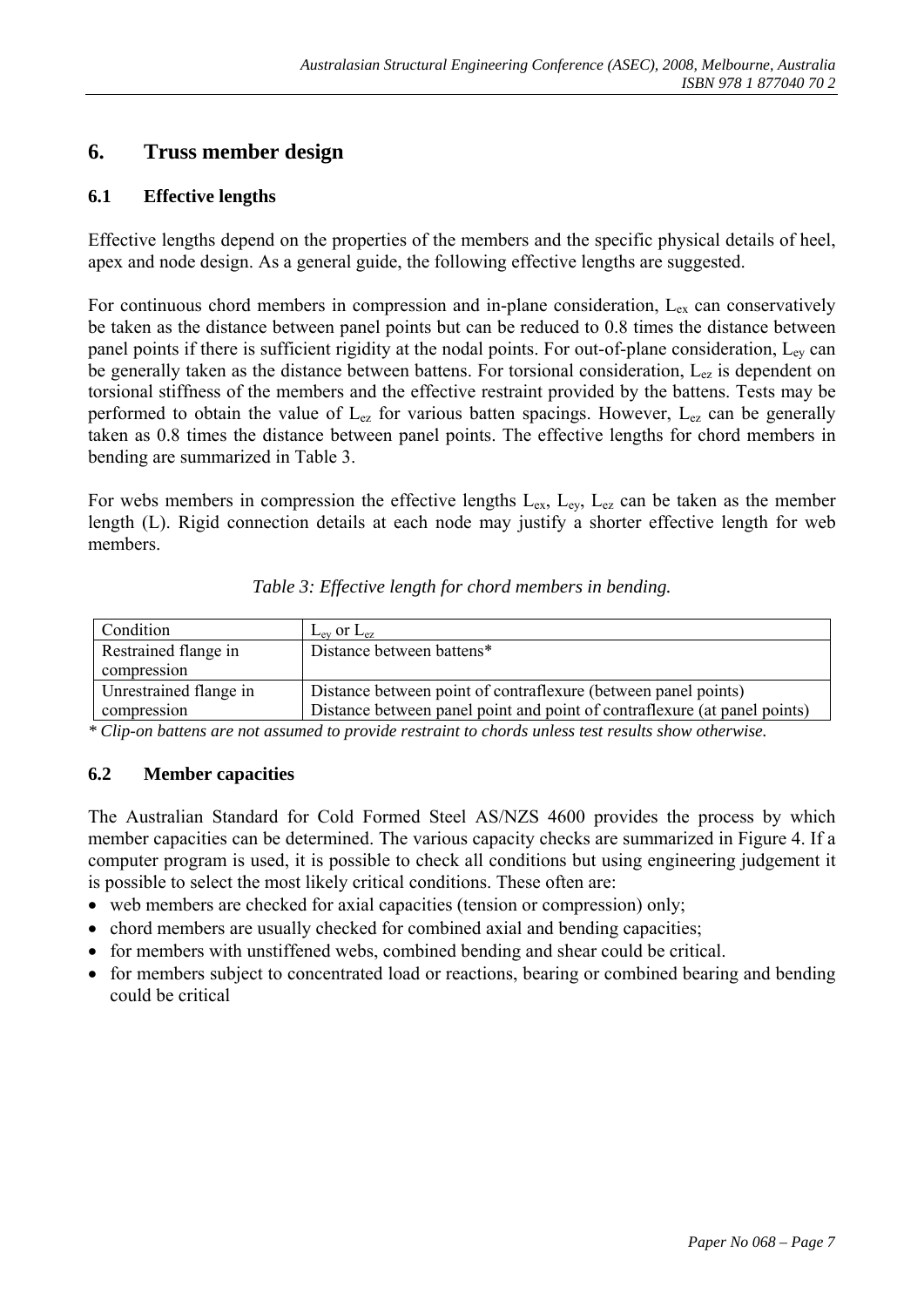

*Figure 4: Summary of truss design checks* 

#### **6.3 Connections**

Typical truss connections are shown in Figure 5. The critical truss connections are those at the apex and heels. The connection between the top chords of a truss to the roof battens is critical in maintaining the fully restrained condition for the top chord. This condition is usually assumed in truss analysis. The total amount of restraints required between the apex and heel of a truss is approximately 10% of the maximum top chord compression force and is to be distributed among all chord-to-batten connections between these two points. This is based on AS/NZS 4600 requirements for lateral restraints. The connection capacities can be simply obtained by testing. AS/NZS 4600 also provides analytical models for determining the capacities for typical fasteners.



*Figure 5: Typical truss connections*

#### **6.4 Bracing**

There are specific bracing items for trusses such as web bracing which reduce the effective length of the web members. However, there are other components such as the battens which in conjunction with cross strap bracing or lining provide dual functions. One is to provide bracing for the entire roof system so that it acts as one body to transfer lateral wind loads to the roof supports. The other is to provide restraint to the top and bottom chords which in turn reduce their effective lengths. Hence, the roof bracing can be broadly divided into four groups, namely; (a) Top chord bracing; (b) bottom chord bracing; (c) web bracing; and (d) lateral restraints to truss top chords.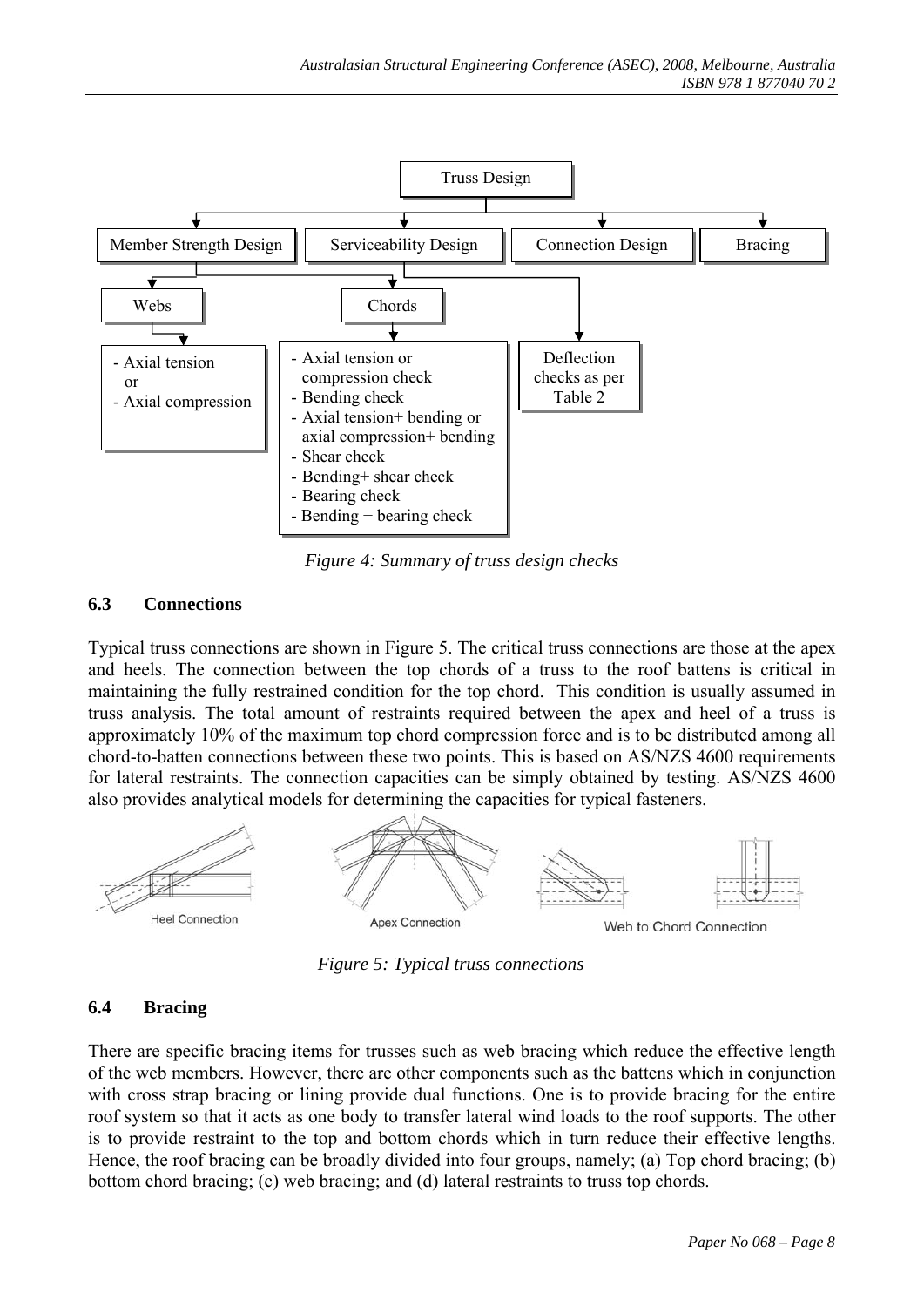Top chord bracing should be designed to transfer horizontal wind loads perpendicular to the span of trusses to the supports. In addition they are required to provide restraint to the roof battens or purlins that act as lateral buckling restraints to the top chords of the trusses when they are in compression.

Bottom chord bracing is required to restrain the bottom chords of trusses against lateral buckling. If ceiling battens are directly fixed to the bottom chords and do not allow movement, these battens may provide adequate restraint. For suspended ceilings, exposed ceilings or ceiling battens which allow movement of bottom chords, specific bottom chord restraint may be required.

It should be noted that the battens may be provided by a different contractor (eg., roofing contractor) to the truss supplier. Therefore, one should be aware if the provided battens and their connections satisfy the truss design intent.

For truss web members of longer lengths, their slenderness and therefore load capacity can be improved by boxing the section or by the provision of lateral restraints as shown in Figure 6. In Figure 6(a) the lateral restraint extends at right angles to the plane of the truss and along the building and is braced back to the ceiling or roof plane at each end of the building. This is suitable when the trusses are parallel to each other and the webs of the trusses line up. In Figure 6(b) the lateral support is provided by a web rail which in turn is braced by lateral restraints at right angles to the plane of the truss. This is suitable when trusses are parallel to each other but the webs of the trusses do not line up.



*Figure 6: Examples of web bracing* 

## **7. Illustrative example of Truss design (In accordance to AS/NZS 4600)**

Input parameters (see figure 7): Truss Span  $= 8$  m Truss Spacing  $= 1.2$  m Wind Speed (Strength) =  $50 \text{m/sec}$  (corresponding to N3) Wind Speed (serviceability) =  $32 \text{ m/sec}$  (corresponding to N3) Top chord batten spacing  $= 1200$  mm Bottom chord batten spacing  $= 600$  mm Dead load on top chord  $= 0.2$  kPa Live load on top chord  $=0.25$  kPa Dead load on bottom chord  $= 0.09$  kPa Truss web and chord material = C section  $75 \times 1.0$ , G550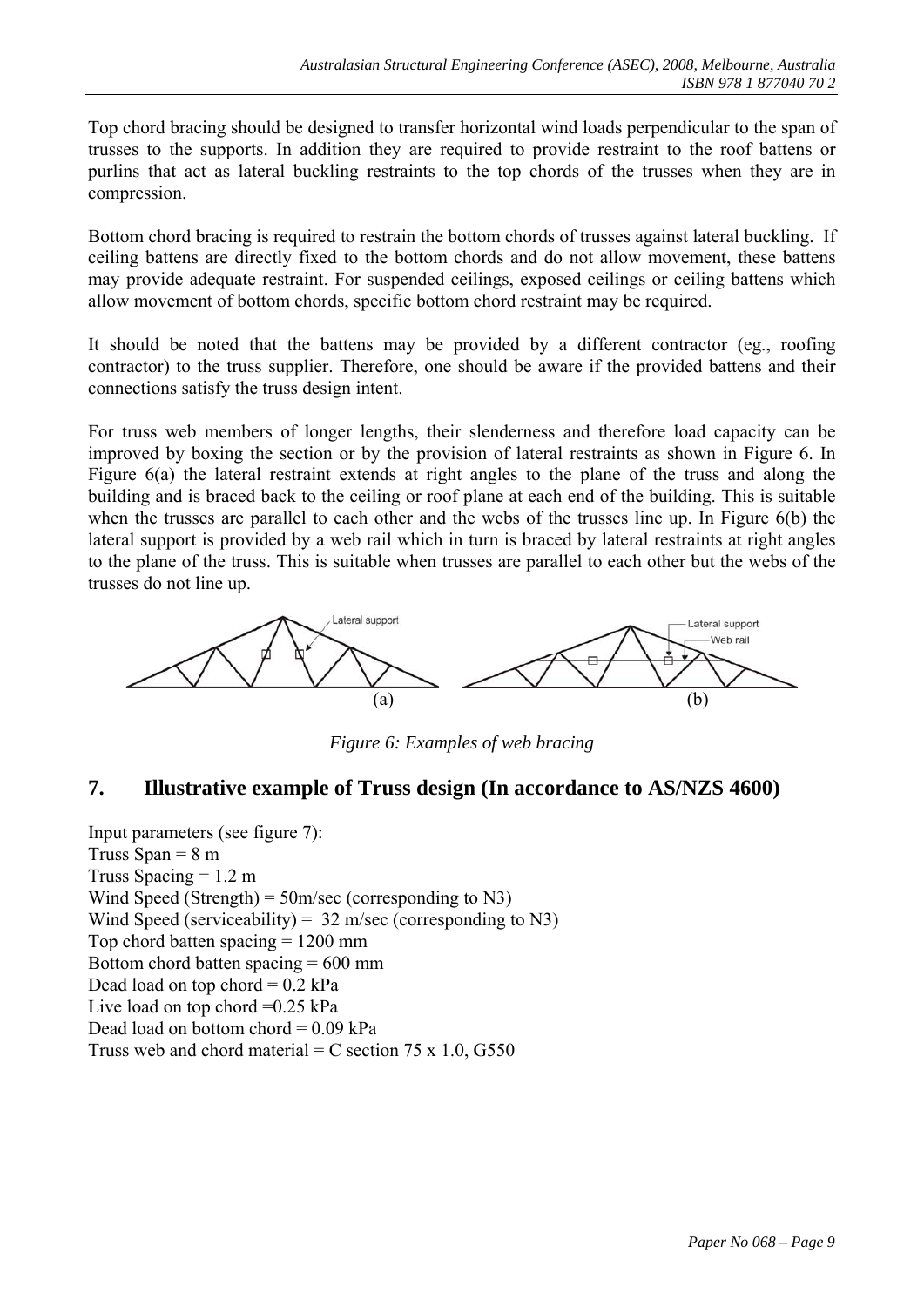

*Figure 7:Example truss with node and member elements marked*



*Figure 8:Example truss loading diagram*

Design of Web element 7: This web element is subjected to tensile force Axial Force =  $2.45$  kN (tension); Moment =  $0$  kN-m Tension capacity of web  $(\varphi_t N_t) = 63.53$  kN ( in accordance to AS/NZS 4600) Axial force (tension) < Tension capacity (safe)

Design of Web element 6: This web element is subjected to compressive force Axial force  $= -1.91$  kN (compression); Moment  $= 0$  kNm Length of web  $(L)$ = 1146 mm Effective lengths of web;  $L_{ex} = L_{ey} = L_{ez} = 1146$  mm Compression Section Capacity ( $\varphi_c$ N<sub>s</sub>) = 44.19 kN Member capacity (Torsional/Flexural-torsional)  $(\varphi_c N_c) = 17.25$  kN Member capacity (Distortional) ( $\varphi_c$ N<sub>c</sub>) = 35.62 kN Axial force (comp) < Compression capacity (section capacity/member capacity) ( Hence OK)

Design of Top chord element 3:

This chord element is subjected to combined Compressive force and Bending Moment Axial force  $= -6.73$  kN max (compression); Moment  $= 0.269$  kNm max mid-span moment Chord length  $(L) = 2206$  mm

• Determination of compression capacity: Effective lengths of chord;  $L_{ex} = 0.9*L = 1986$  mm;  $L_{ev} =$  Batten distance = 1200 mm;  $L_{\text{ez}} = 0.8 \times L = 1765 \text{ mm}$ ; Compression Section Capacity  $(\varphi_c N_s)$  = 44.19 kN Compression Member capacity (Torsional/Flexural-torsional) ( $\varphi_c$ N<sub>c</sub>) = 8.55 kN Compression Member capacity (Distortional)  $(\varphi_c N_c)$  = 35.62 kN Axial force (comp) < Compression capacity (section capacity/member capacity) (Hence OK)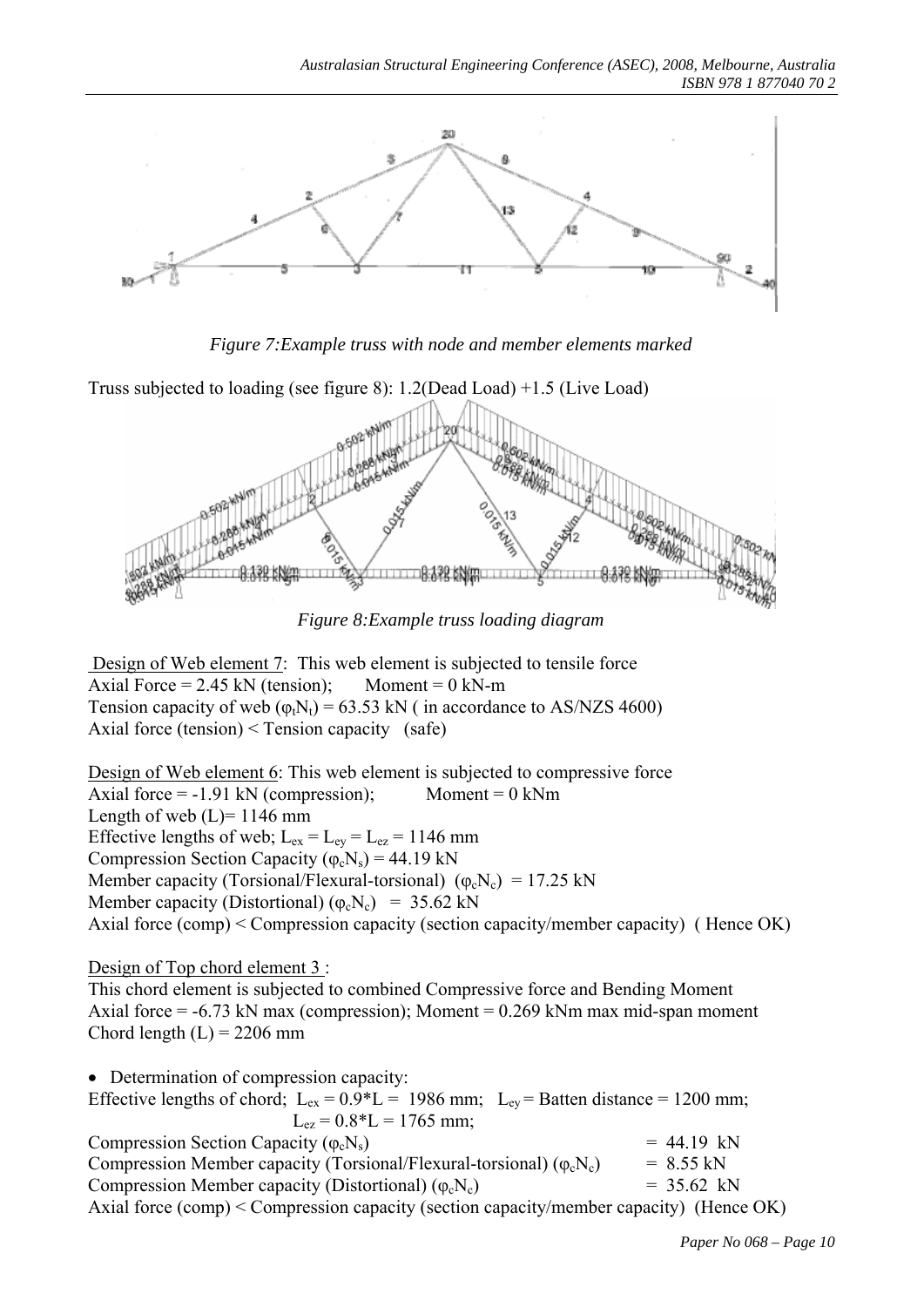| • Determination of bending capacity:                                                |               |  |  |  |
|-------------------------------------------------------------------------------------|---------------|--|--|--|
| Effective lengths of chord; $L_{ev}$ = Batten distance = 1200 mm;                   |               |  |  |  |
| $L_{ez}$ = Batten distance = 1200 mm (restrained flange is in compression)          |               |  |  |  |
| Bending Section Capacity ( $\varphi_b M_s$ )                                        | $= 1.581$ kNm |  |  |  |
| Bending Member capacity (Lateral) $(\varphi_b M_b)$                                 | $= 1.378$ kNm |  |  |  |
| Bending Member capacity (Distortional) $(\varphi_b M_b)$<br>$= 1.349$ kNm           |               |  |  |  |
| Bending force < Bending capacity (section capacity/member capacity) (Hence OK)      |               |  |  |  |
| Note: check also at panel point                                                     |               |  |  |  |
| • Combined bending and compression capacity:                                        |               |  |  |  |
| Axial comp force/comp capacity + Bending force/Bending capacity $\leq 1$ (Hence OK) |               |  |  |  |

Note: Check for the most critical load combinations and most critical Axial force, Bending moment.

 Shear, bending+shear, Bearing checks need to be performed for a complete design. Bearing could be critical when members are subjected to concentrated loads/reactions

## **8. Concluding remarks**

This paper outlined the basic features of roof trusses made of light gauge cold formed steel. The loads expected on typical residential roofs were discussed. Detailed lists of the expected actions along with relevant design criteria for serviceability and strength limits states were presented. The relevant load combinations were also summarised.

The paper detailed the process for designing typical roof trusses with an illustrative example. Typical industry practices were highlighted to provide general guidance to designers. In particular, the paper outlined typical assumptions related to effective lengths of chord and web members. This highlights the importance of adopting the correct effective length of determining the various member capacities.

It was emphasised that if a designer is not using a computer programme to carry out the analysis and design, he/she need to exercise a degree of engineering judgement to reduce the number of combinations and checks to be computed. The paper offered a number of suggestions in relation to the critical cases to be considered for the design of chord and web members.

The paper also emphasised the importance of ensuring that all parts of the roof system is correctly designed including the connections and bracing. It is also critical to ensure that the design assumptions and intent are materialised.

#### **9. Acknowledgments**

The authors would like to thank Lex Somerville for the preparation of the drawings and his comments on this paper. In addition they would like to thank the members of the NASH Standards Committee for their input into the development of the NASH Standard and Handbook.